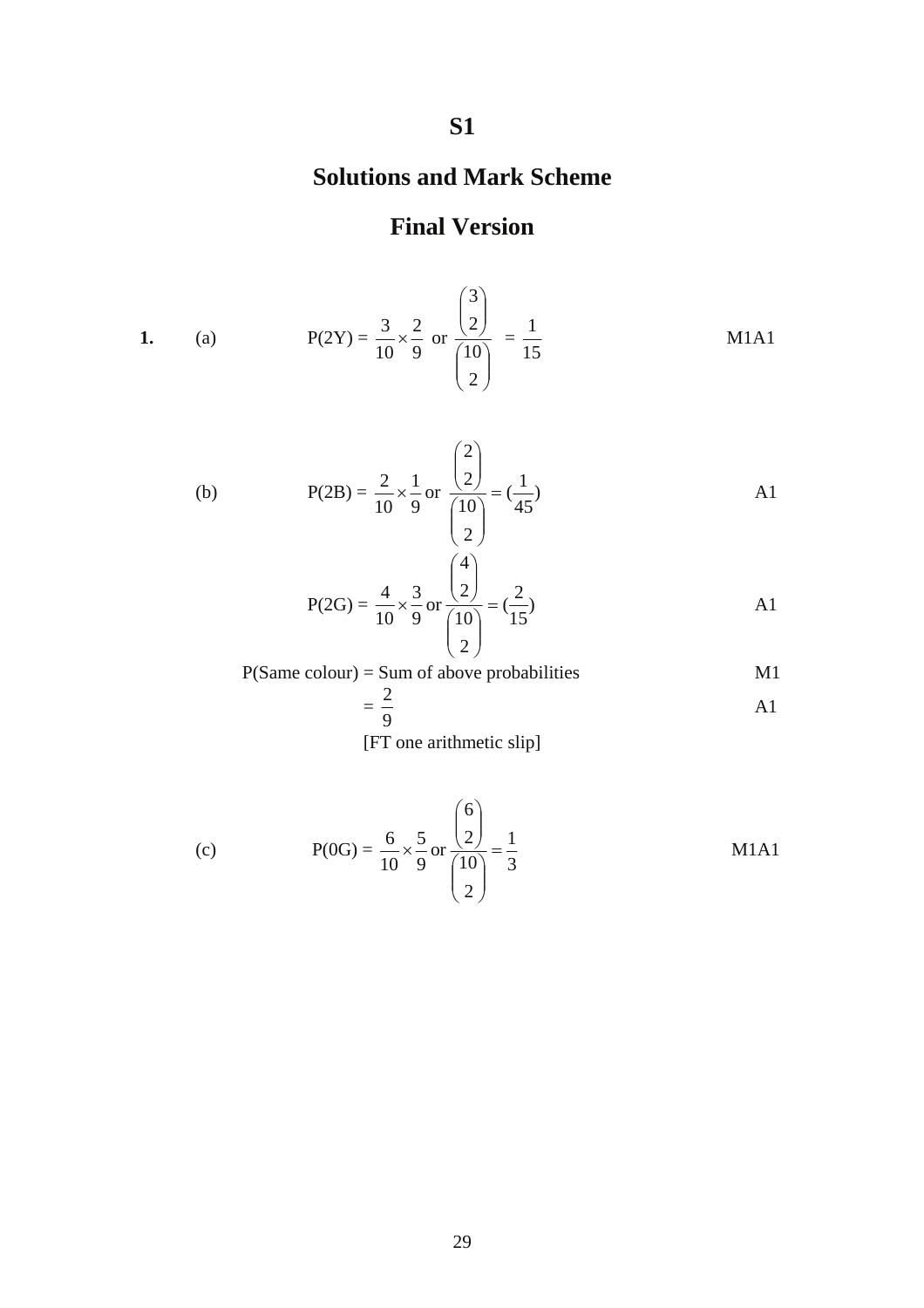$$
2. (a)
$$

2. (a) 
$$
P(A \cap B) = P(A) + P(B) - P(A \cup B)
$$
  
= 0.2 + 0.4 - 0.52  
A1

$$
= 0.08
$$
 
$$
P(A)P(B) = 0.08
$$
 
$$
A1
$$

$$
Independent because P(A \cap B) = P(A)P(B)
$$

(b) P(Exactly one event) = 
$$
P(A \cup B) - P(A \cap B)
$$
 or  $P(A')P(B) + P(A)P(B')$  M1  
= 0.44 A1

(c) 
$$
\text{Reqd prob} = \frac{0.2 \times 0.6}{0.44}
$$
 B1B1  
= 3/11 (0.273)  
[FT their answer to (b)]

| (a) | Mean = $np = 10$ , Variance = $npq = 9$                                                                               | <b>B1B1</b> |
|-----|-----------------------------------------------------------------------------------------------------------------------|-------------|
|     | Dividing,                                                                                                             | Мl          |
|     | Αl                                                                                                                    |             |
|     | $n = 10/0.1 = 100$                                                                                                    | Αl          |
|     | $[\text{S}_{\mathbf{p}}]$ case : Aword $\text{D1}$ DOM1 A 1 AO for taking verticing equal to 2 and gotting $p = 0.71$ |             |

[Sp case : Award B1B0M1A1A0 for taking variance equal to 3 and getting *p* = 0.7]

 (b) *Y* is B(380,0.016) which is approx P(6.08) si B1 P(*Y* < 3) = ) e (1 6.08 6.08 / 2 6.08 <sup>2</sup> + + <sup>−</sup> M1A1 = 0.058 A1

[Award just M1 for  $P(Y \le 3)$ ; award M0 for using tables]

**4.** (a) 
$$
[0,0.4]
$$
  $[\text{Accept } (0,0.4)]$  B1B1

| (b) | (1)  | $E(X) = 0.1 \times 2 + 0.2 \times 3 + 0.3 \times 4 + 5\lambda + 6(0.4 - \lambda)$                            | M1             |
|-----|------|--------------------------------------------------------------------------------------------------------------|----------------|
|     |      | $= 4.4 - \lambda$                                                                                            | A <sub>1</sub> |
|     |      | Putting this equal to 4.25 gives $\lambda = 0.15$<br>[FT from their expression for $E(X)$ if sensible value] | A1             |
|     | (11) | $E(X^2) = 0.1 \times 4 + 0.2 \times 9 + 0.3 \times 16 + 0.15 \times 25 + 0.25 \times 36$ (19.75)             |                |

$$
Var(X) = 19.75 - 4.25^2 = 1.6875
$$
   
11A1  
[FT their value of  $\lambda$  if sensible answer]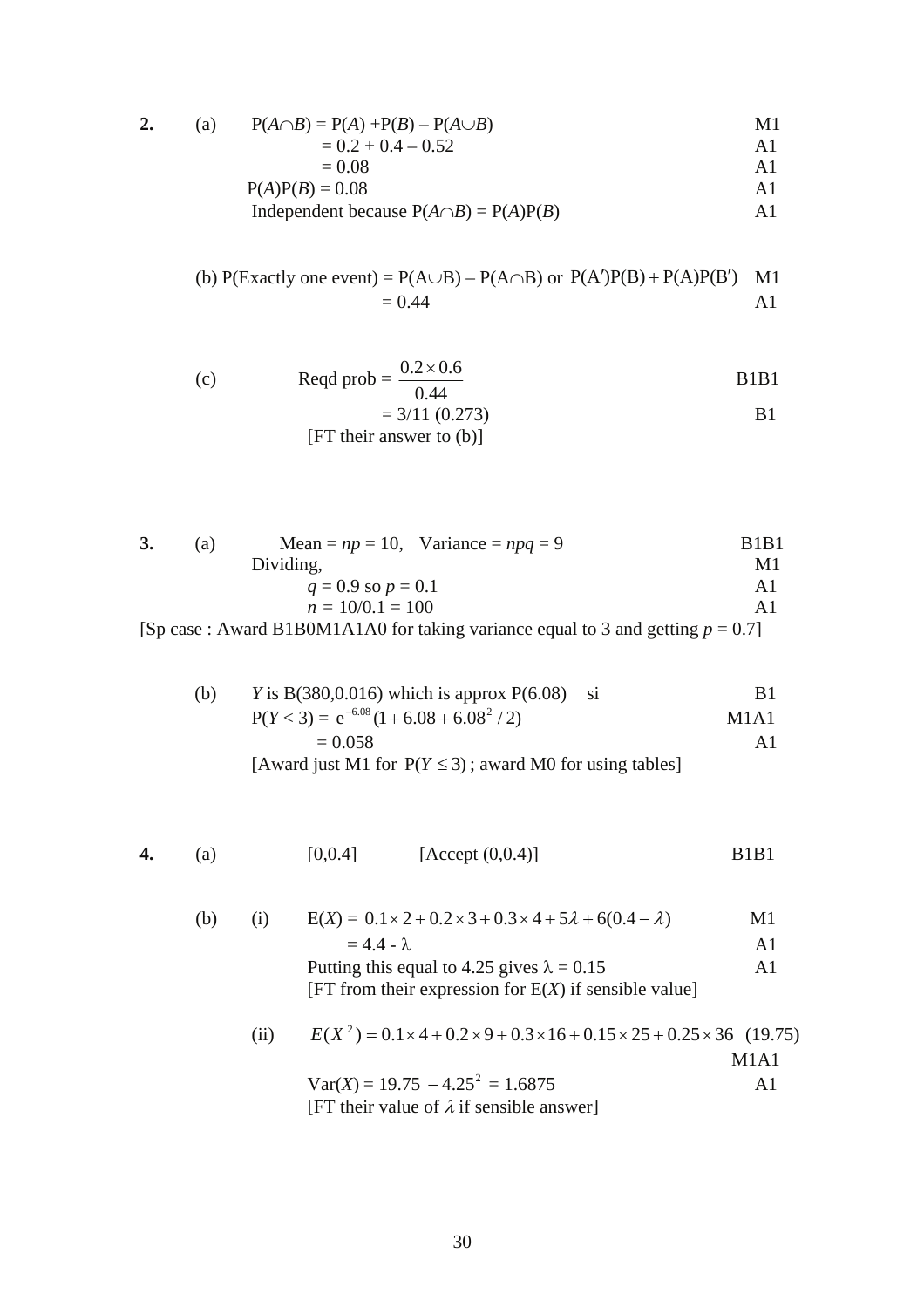**5.** (a) Number of seeds germinating, *X*, is B(20,0.8) si B1

(i) Prob = 
$$
\binom{20}{15} \times 0.8^{15} \times 0.2^5 = 0.1746
$$
 M1A1

(ii) Number of seeds failing to germinate, *Y*, is B(20,0.2) si We require 
$$
P(X \ge 15) = P(Y \le 5) = 0.8042
$$
 or  $1 - 0.1958$  M1A1

(b) Prob that they all germinate = 
$$
0.8^n
$$
  
\nSolving  $0.8^n = 0.10737$  by any valid method  
\n $n = 10$   
\n[Award 3 marks for  $n = 10$  using tables]

6. (a) P(No heads) = 
$$
\frac{1}{3} \times \frac{1}{2} + \frac{1}{3} \times \frac{1}{4} + \frac{1}{3} \times \frac{1}{8}
$$
 M1A1A1A1  
=  $\frac{7}{24}$  A1

(b) 
$$
P(2 \mid \text{no heads}) = \frac{1/12}{7/24}
$$
  
[FT their denominator from (a)]  

$$
= \frac{2}{7} \quad \text{cao}
$$
 B1

7. (a) (i) 
$$
Prob = 0.1205 \text{ or } 1 - 0.8795
$$
  
[Award M1A0 for use of adjacent row or column]

(ii) Prob =  $e^{-1.2}$  = 0.301  $^{-1.2}$  = 0.301 M1A1 [For candidates using tables award M0 for wrong row,M1A0 if adjacent column used]

(b) Required prob = 
$$
\frac{0.1205}{1 - 0.301}
$$
  
= 0.172 cao  
[FT numerator and denominator from (a)]  
B1

(c) 
$$
\text{Reqd prob} = 0.301 \times 0.301 \times (1 - 0.301) = 0.063
$$
 M1A1  
[FT from (a)(ii); Award M1A0 for 0.301 × 0.301 × 1.2e<sup>-1.2</sup>(0.361)]